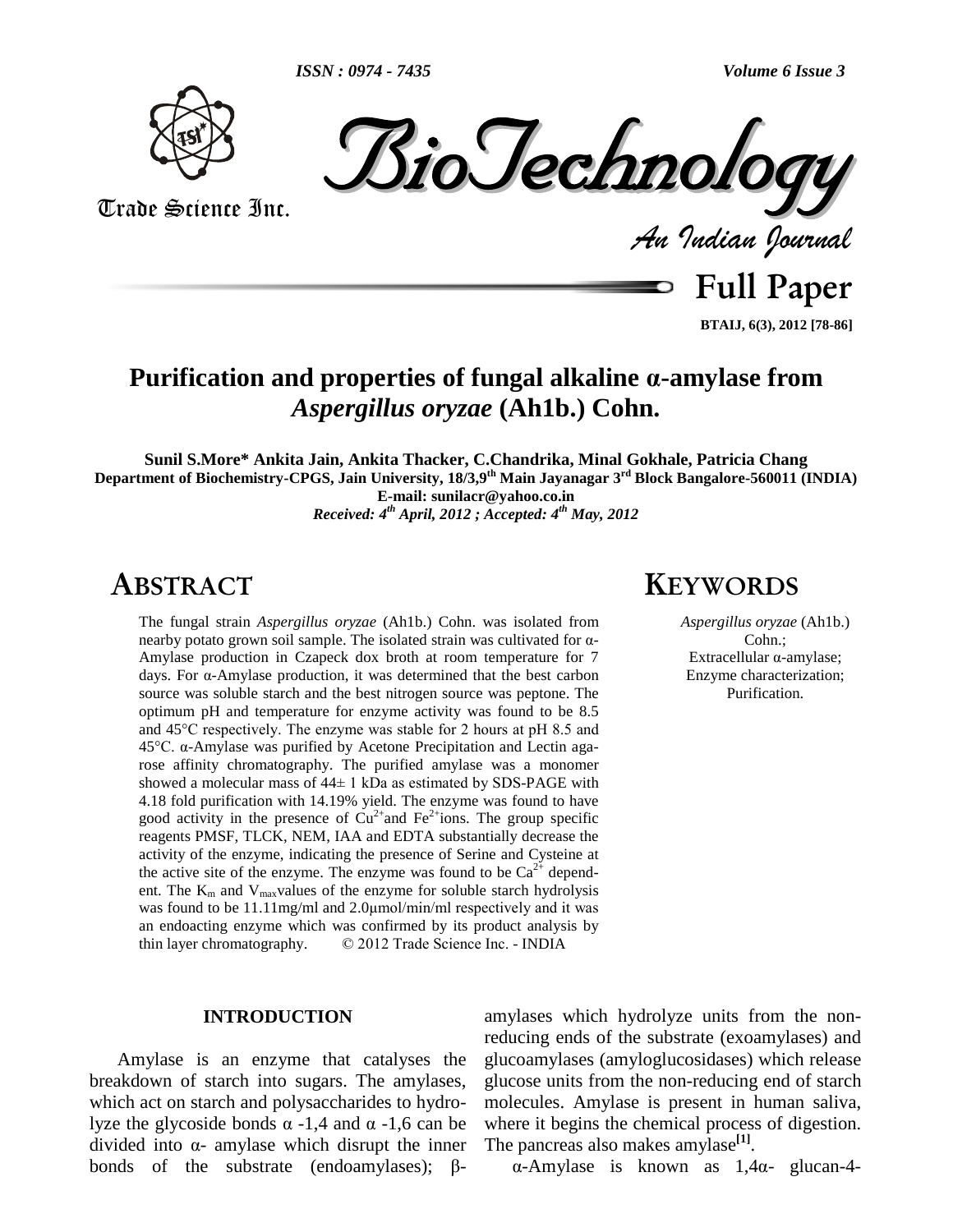glucanohydrolase [EC 3.2.1.1]. The  $\alpha$ -amylases fung are metalloenzymes. They act at random locations glucanohydrolase [EC 3.2.1.1]. The  $\alpha$ -amylases fungivare metalloenzymes. They act at random locations collect along the starch chain,  $\alpha$ -amylase breaks down positive long-chain carbohydrates, ultimately yielding maltotriose and maltose from amylose, or maltose, glucose and "limit dextrin" from amylopectin. As diastase amylase is the first enzyme to be discovered and isolated **[2]**.

Plants, Fungi and some bacteria also produce amylase. All amylases are glycoside hydrolases Plants, Fungi and some bacteria also produce inocula<br>amylase. All amylases are glycoside hydrolases contain<br>and act on  $\alpha$ -1, 4-glycosidic bonds. Studies on dox b fungal amylase especially in the developing countries have concentrated mainly on Rhizopus sp. and *Aspergillus* sp. probably because of the ubiq uitous nature and non-fastidious nutritional re quirements of these organisms<sup>[3]</sup>. It has been re- pH ported that while a strain of A.niger produced 19 types of enzymes **[4]**.

Considering all living forms, the diversity of soil organisms in general is more extensive than any other environment in the world. It has been found that more number of genera and species of fungi exist in soil than in any other environ ment,as soil is exposed to various conditions and basically receives all microorganisms present on this planet.

Amylase enzymes find use in bread making and to break down complex sugars such as starch (found in flour) into simple sugars<sup>[5]</sup>. In molecular  $\alpha$  biology, the presence of amylase can serve as an additional method of selecting for successful inte-<br>proposed gration of a reporter construct in addition to antiadditional method of selecting for successful integration of a reporter construct in addition to anti-<br>biotic resistance<sup>[6]</sup>.  $\alpha$  -amylase is used in ethanol na production to break starches in grains into fer biotic resistance<sup>[6]</sup>.  $\alpha$  -amylase is used in ethanol production to break starches in grains into fermentable sugars. Alkaline  $\alpha$  -amylase have a potential application in the industries such as textile industry, paper and cellulose, leather, beer, liquor, bread, and children cereals, fermentation industry as the amount of enzyme releasing 1.0 µg of mal-(vitamins, amino acids, antibiotics), chemical and pharmaceutical industries<sup>[7,8]</sup>. Therefore the objective of this study was to isolate and purify the algebral ex-<br>kaline  $\alpha$  -amylase from a new alkolaphilic fungal usi tive of this study was to isolate and purify the al strain and its biochemical characterization.

#### **MATERIALS AND METHODS**

#### **Micro organisms**

The various strains of amylase producing

fungi were isolated from soil. Soil samples were collected from Kerala. The organism showed positive was further characterized and identified as *Aspergillus oryzae* (Ah1b.) Cohn. By Agarkar Research Institute, Pune) **[9,10]**.

 $\bullet$ 

#### **Culture conditions and optimization**

The selected starch hydrolyzing organism was inoculated into 250ml of culture medium (g/L) containing 10.0g soluble starch, 35.0g Czapeck dox broth, 10.0g peptone, 0.2g tetracycline in 500ml conical flask and incubated for 7 days. The effects of various temperature and pH and with different sources of carbon and nitrogen were esti mated in relation to enzyme activity. The initial pH of the media was adjusted to 10.0 using 1M  $Na<sub>2</sub>CO<sub>3</sub>$ 

#### **Crude amylase preparation**

In order to remove fungus cells and spores, the culture broth was filtered and the mycelia mat was removed. The filtrate was centrifuged at 10,000 rpm for 15 minutes at  $40^{\circ}$ C to obtain the cell free extract. The resulting supernatant was taken directly as source of extracellular crude en-<br>zyme. The crude extract was stored at  $-20$  °C untaken directly as source of extracellular crude en zyme. The crude<br>til used<sup>[9,11]</sup>. Ine. The crude extract was stored at<br>used<sup>[9,11]</sup>.<br>**-amylase enzyme activity** 

using bovine serum albumin as standard. - amylase was assayed according to the method proposed by Bernfeld (1995) **[12]**. 3,5- Dinitrosalicylic acid (DNS or DNSA, IUPAC name 2-hydroxy-3,5-dinitrobenzoic acid) is an aromatic compound that reacts with reducing sug ars and other reducing molecules to form 3-amino -5-nitrosalicylic acid, which absorbs light strongly<br>at 540 nm.. One unit (U) of amylase was defined<br>as the amount of enzyme releasing 1.0 µg of malat 540 nm.. One unit (U) of amylase was defined tose equivalent per minute under the assay conditions. The protein quantity of the crude enzyme extract was determined by the Lowry method **[13] exuact** was determined by the LOWTy method<br>using bovine serum albumin as standard.<br>**First step of purification of α-amylase** 

*An*fied by the conventional methods like ammonium The cell free extract was further partially purisulfate, ethanol and acetone precipitation **[14]**. As the ammonium sulfate, ethanol precipitation did

**Full Paper**

*Indian Journal*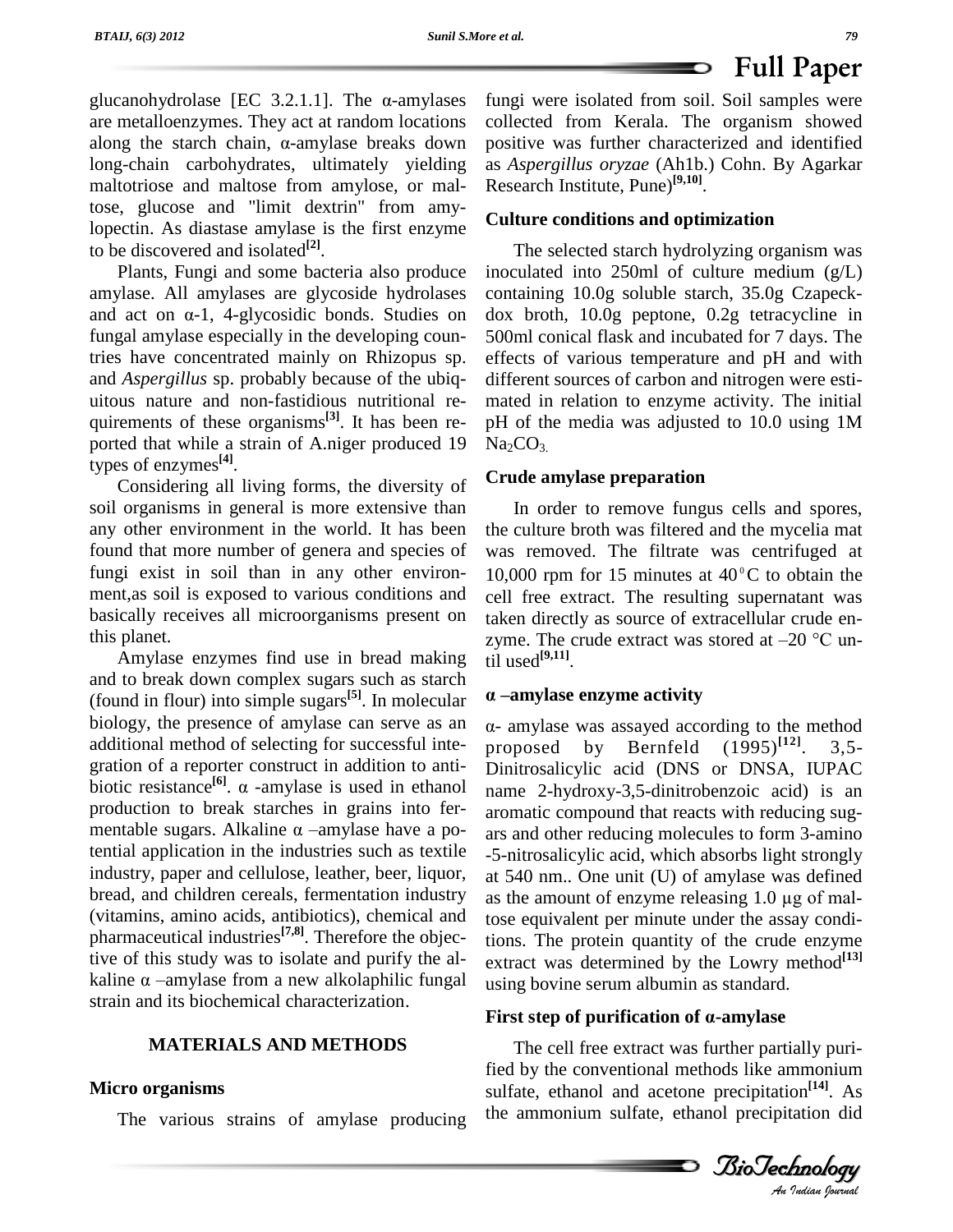# **Full Paper**

not yield an enzyme with good activity; the acetone precipitate enzyme was preferred for further experiments.

#### **Second step of purification (Affinity chromatography)**

affinity chromatography where lectins are used to separate components within the sample. Lectins, such as Concanavalin A is a protein which can bind specific carbohydrate (sugar) molecule. The most common application is to separate glycoproteins from non-glycosylated proteins, or one gly coform from another glycoform.

### **Hydrolysis of different types of starch (Slide test) (Freer,1993) [15]**

The hydrolysis of different types of starch by isolated partially purified amylase was studied by preparing various starch agar plates. The starch agar plates were prepared by adding 1ml of 1% samples of potato, corn, wheat, amylopectin and soluble- starches which were mixed with liquid agar and poured on a clean glass slide and allowed to solidify. After solidifying the plates, a **Effec** well was created in the plate using gel punch and **the a** a 20 μl of partially purified enzyme was added to it. well was created in the plate using gel punch and the activity of  $\alpha$ -amylase Then slides were placed over moistened filter pa per which was kept in different petriplates and incubated for overnight. After overnight incubation one ml of iodine solution was poured.

#### **Effect of ph on activity and stability of · amylase**

 $-10.7$  and glycine butter (9.5 - 10) of 0.2M<br>strength each. Stability of the enzyme at optimum ity was measured at different time intervals  $(0, 30, \frac{an}{\epsilon^4})$ Amylase activity of the enzyme was deter mined using 1% soluble starch as substrate at a pH range of 3.0- 10.0. The measurement of the amylase activity was performed using buffers  $\frac{d}{d\theta}$ such as glycine-HCl (2.5-3.5), acetate buffer (4.0<br>  $-$  5.5), citrate buffer (6 - 6.5), Phosphate buffer (7 **Deteri**<br>
- 8), Tris buffer (8.5 – 9.0), carbonate buffer (9.2 **ent ty**  $-5.5$ ), citrate buffer (6 - 6.5), Phosphate buffer (7 Detern  $-10.7$ ) and glycine buffer  $(9.5 \text{ - } 10)$  of  $0.2M$ pH value was also studied by incubating the en zyme at that pH value and residual enzyme activ-45, 60, 120 minutes and overnight).

#### **Effect of temperature on activity and stability**

*Indian Journal*

#### **of ·-amylase**

Lectin affinity chromatography is a form of temperatures between  $0^{\circ}$ C to  $80^{\circ}$ C. Thermo sta-A temperature gradient was employed in order to determine the amylolytic activity of the en zyme. The buffer mixture, substrate solution, and crude enzyme extract were incubated over range temperatures between  $0^{\circ}$ C to  $80^{\circ}$ C. Thermo stacrude enzyme extract were incubated over range bility was determined by incubating the partially purified enzyme at optimum temperature at differ ent time intervals and the residual activity was determined.

#### **Effect of divalent cations on the activity of · amylase**

The effect of metal ions on the activity of  $\alpha$ amylase was determined by adding different known concentrations of metal ions in the enzyme substrate reaction system. The metal ions selected for the present study were  $CuSO<sub>4</sub>$ ,  $FeSO<sub>4</sub>$ ,  $CaCl<sub>2</sub>$ ,  $MgSO<sub>4</sub>$ ,  $ZnSO<sub>4</sub>$  and  $MnSO<sub>4</sub>$ . Each of these divalent cations were added to the enzyme substrate reaction and incubated for 5 minutes. The residual enzyme activity was determined by standard as say procedure.

# **Effect of different group specific reagents on** say procedure.<br>**Effect of different group specific<br>the activity of α-amylase**

The group specific reagents used were PMSF (Phenyl methane sulphonyl fluoride), DTT (Dithiothreitol), IAA (Indole acetic acid), NAI (N -acetyl imidazole), NEM (N-ethyl malamide), NaN<sup>3</sup> (Sodium azide), DAN, SDS (Sodium dode cyl sulphate), Urea, TLCK (Tocyl chloride methyl ketone), TPCK (Tosylphenylalanylchloromethyl ketone),  $HgCl<sub>2</sub>$  and EDTA (Ethylene diamine tetra acetic acid). All the inhibitors are added in the reaction mixture and incubate for 5 minutes and enzyme assay was carried out to determine the active site amino acids.

#### **Determination of Km and Vmax using differ ent types of starch assubstrates**

Initial rates of starch hydrolysis was deter mined at various substrate concentrations (1-10 mg/ml) using different substrates (corn, potato, and soluble starches). The reactions contain 0.5ml of partially purified enzyme. The assay was performed according to the standard enzyme assay method. The kinetic constants Km and Vmax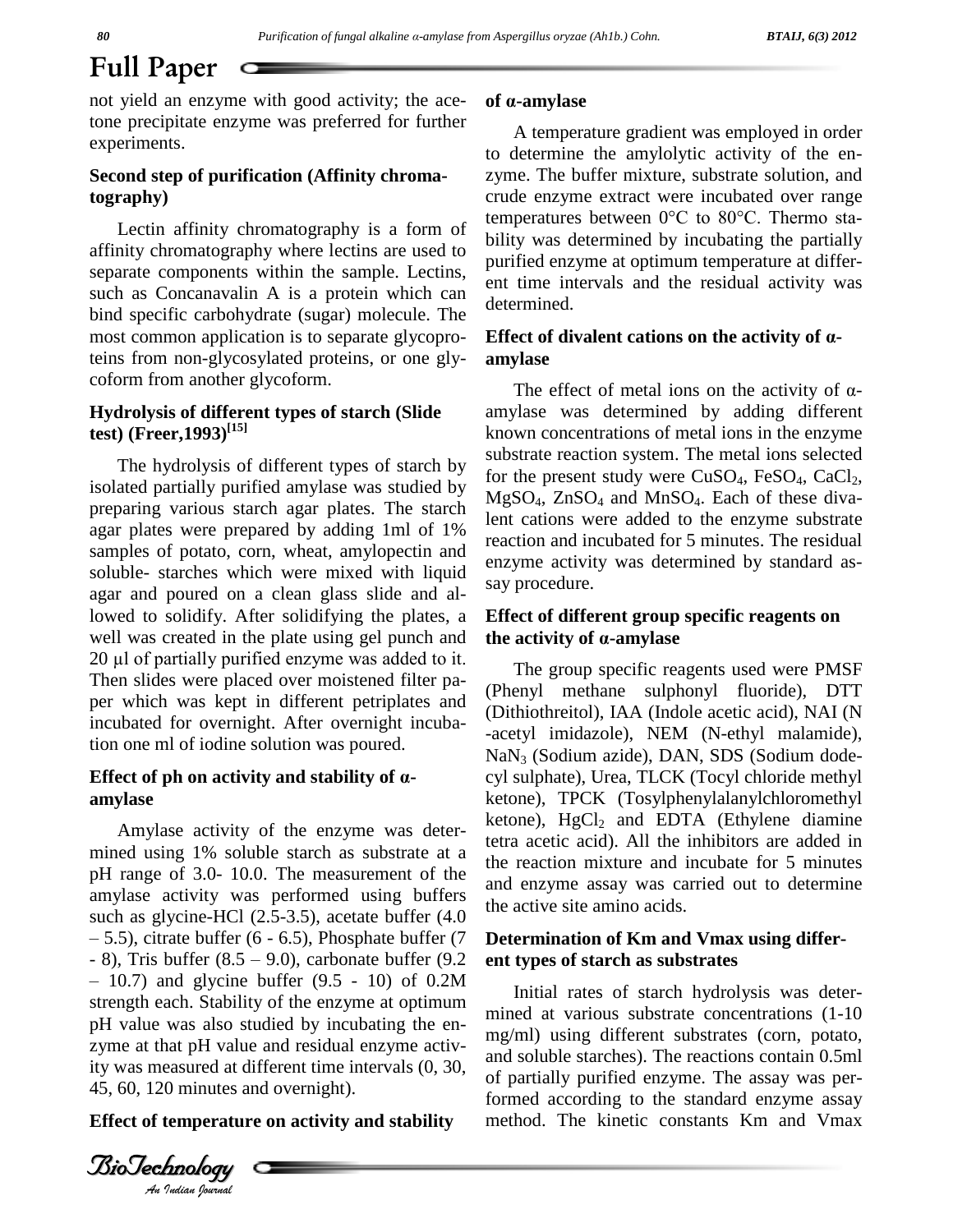were estimated by the method of Line-weaver and Burk plot<sup>[16]</sup>. Initial rates of starch hydrolysis was starc determined at various substrate concentrations (1- 10 mg/ml) using soluble starch as substrate and  $HgCl<sub>2</sub>$  as inhibitor. The reactions contain 0.5 ml of partially purified enzyme. The assay was performed according to the standard enzyme assay method. The kinetic constants Km and Vmax were estimated by the method of Line-weaver and Burk plot.

### **Chromatography of hydrolysis products. (Balkan et. al. 2005) [17]**

The hydrolysis of soluble starch with crude enzyme was determined by thin-layer chromatography (TLC) using 20 cm plates (Merck, TLC alu minium sheets  $20 \times 20$  cm, silica gel 60 F254). Crude enzyme- 0.5 ml will be incubated overnight with 0.5ml of 2% starch dissolved in 0.2 M phos phate buffer (pH 7.0). This was compared with tone respectively. Maximum  $\alpha$ -amylase activity standards such as maltose, glucose and starch.

## **Native page & activity staining (Davis, 1964) [18]**

In native PAGE, the SDS is absent and the proteins are not denatured prior to loading. Since all the proteins in the sample being analyzed carry native charge at the pH of the gel, proteins separate according to their charge /mass ratio. Native PAGE was performed at room temperature with 12% gel and Tris-glycine buffer (pH 8.3) at 50 V for 3hrs.

## **SDS page (Laemmli, 1970) [19] with silver staining**

SDS-PAGE was performed at room temperature with 12% gels and Tris-glycine buffer (pH 8.3) at 100 V. After electrophoresis, the proteins were visualized by silver staining<sup>[20]</sup> for determining homogeneity and relative molecular mass using standard molecular weight markers.

#### **RESULTS**

#### **Screening for amylase producing fungi**

Screening for  $\alpha$  amylase production from fungi, isolated from the soil of Kerala was performed by plate culture method. Several fungi were isolated and screened for maximum produc**EXECUTE 1988 FUII Paper** tion of  $\alpha$ -amylase by observing clear zone of starch hydrolysis on starch agar plates. After 5 days incubation, many fungal colonies were seen and from that positive amylase producing strain was identified by iodine staining method.

After iodine staining the ability of starch de grading activity of fungi were estimated in terms of the clear zone. The positive isolated culture was identified as *Aspergillus oryzae* (Ah1b.) Cohn. and further confirmed by National Fungal Culture collection of India, Agarkar Research In stitute Pune.

#### **Culture conditions and optimization:**

Different types of carbon and nitrogen sources were tested in order to determine their effects on the growth of the fungus and production of  $\alpha$ amylase. The best growth was obtained with car-<br>bon and nitrogen sources soluble starch and pep-<br>tone respectively. Maximum  $\alpha$ -amylase activity bon and nitrogen sources soluble starch and pepbon and nitrogen sources soluble starch and pep-<br>tone respectively. Maximum  $\alpha$ -amylase activity<br>was determined as 63.15µmoles/min/ml and tone respectively. Maximum  $\alpha$ -amylase activity<br>was determined as 63.15µmoles/min/ml and<br>68.77µmoles/min/ml on the 7th day in a soluble starch and peptone medium.

#### **Plate assay method**

The  $\alpha$ -amylase activity of the *Aspergillus oryzae* (Ah1b.) Cohn. crude extract was deter mined by plate assay method by hydrolysis of different substrates such as soluble starch, corn starch, potato starch, wheat starch, and amylopectin were studied by appearance of clear zone around the centre of various slides indicating the degree of substrate specificity of the amylase en zyme. At optimal temperatures, enzyme hydroly sis activity was highest towards soluble starch. For the slides containing corn starch, soluble starch and potato starch, clear zones were obtained by staining with I-KI solution which shows that it was hydrolyzed by the enzyme, to varying degrees.

#### **Purification of enzyme**

**ification of enzyme**<br>Purification of Extracellular α-amylase. The *An*14.19% (TABLE 1), using a series of purificaextracellular α-amylase from *Aspergillus oryzae (Ah1b.)* was purified to 4.18-fold with a yield of tion steps that included acetone precipitation followed by affinity purification using lectin agarose column chromatography. The purified

*Indian Journal*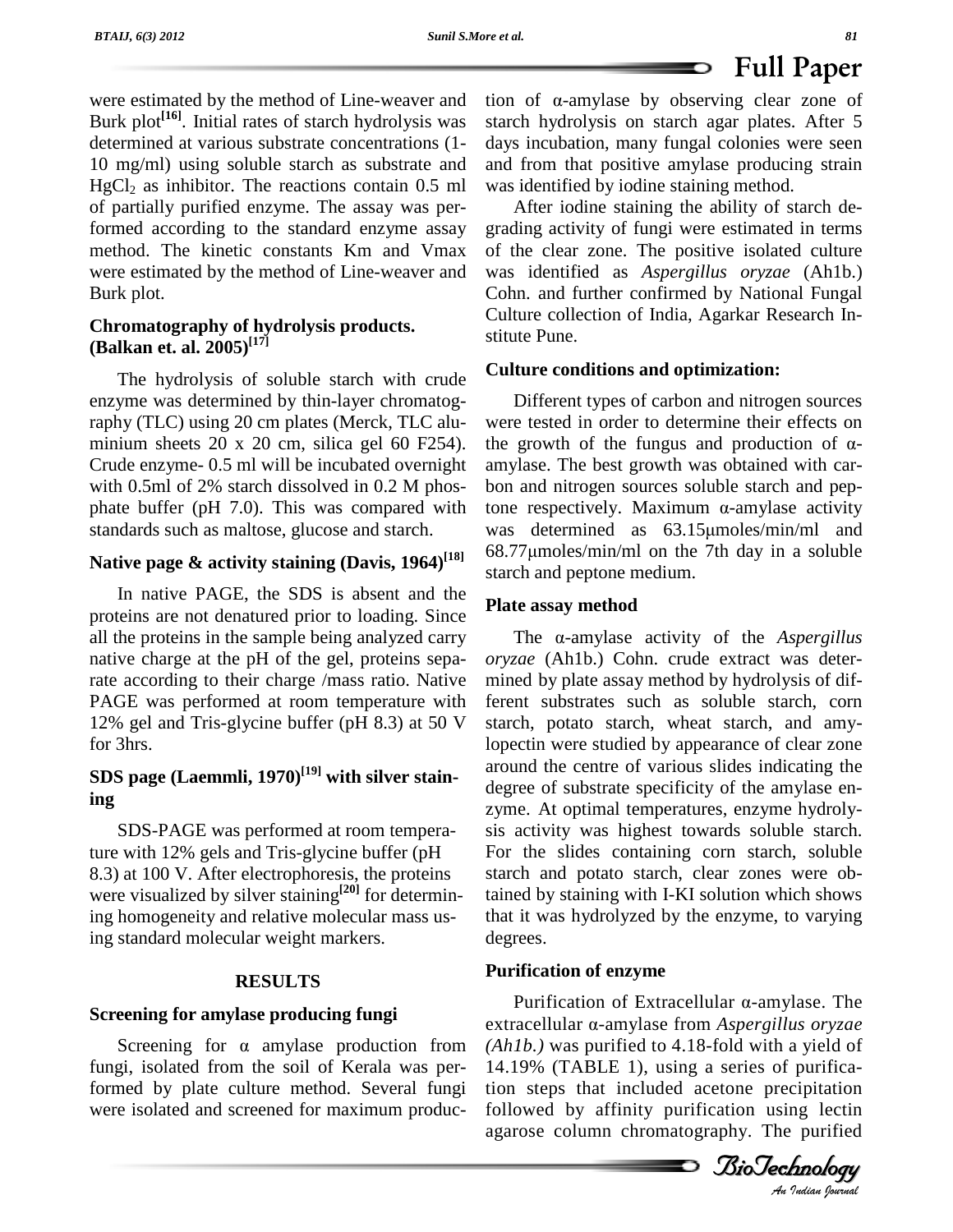# **Full Paper**

enzyme was homogenous showing a single protein band on SDS-PAGE with a molecular enzyme was homogenous showing a single- cellul<br>protein band on SDS-PAGE with a molecular rified<br>mass of 44± 1 kDa when compared to authentic activi standards (Figure 1). Activity staining of crude

cellular amylase is secreted (Figure 2). The Purified  $\alpha$ -amylase showed 118.60U/ml of specific activity. Detailed summary report is given in TABLE 1.

| and purified enzyme showed that only one extra                                                                   |  |
|------------------------------------------------------------------------------------------------------------------|--|
| <b>TABLE 1: Summary of the purification of <math>\alpha</math>-amylase from Aspergillus oryzae (Ah1b.) Cohn.</b> |  |

| <b>Step</b>                                                | Volume<br>(ml) | Total<br><b>Activity</b><br>$(\mu mol/min)$ | <b>Total</b><br><b>Protein</b><br>(mg) | <b>Specific</b><br>activity<br>(units/mg)<br>of protein) | <b>Purification</b><br>fold | Yield<br>$(\%)$ |
|------------------------------------------------------------|----------------|---------------------------------------------|----------------------------------------|----------------------------------------------------------|-----------------------------|-----------------|
| Crude enzyme                                               | 500            | 2339.00                                     | 53.00                                  | 44.13                                                    | 1.0                         | 100             |
| Purified enzyme by chilled acetone<br>precipitation method | 4.1            | 1054.93                                     | 12.67                                  | 83.26                                                    | 1.88                        | 45.00           |
| Affinity Chromatography eluate                             | l.O            | 332.1                                       | 1.875                                  | 118.60                                                   | 4.18                        | 14.19           |



**Figure <sup>1</sup> : SDS PAGE pattern for purified ·-amylase.**



**activity staining.**

*Indian Journal*

### **Effect of pH on the activity and stability of· amylase**

The activity of  $\alpha$ -amylase was determined by using soluble starch as a substrate and the optimum pH was found to be 8.5 (Figure 3). The residual activity of  $\alpha$ -amylase from *Aspergillus oryzae (Ah1b.) Cohn* was determined after 24 h of incubation at various pH values ranging from 3.0 to 10.5<br>at room temperature. The *Aspergillus oryzae*<br>(Ah1b.) Cohn. α-amylase was extremely stable at at room temperature. The *Aspergillus oryzae* an optimal pH and retained at least 70% of its original activity at a pH range of 8.5, after 1 hour of incubation at room temperature (Figure 4).





# **Effect of temperature on the activity and sta bigure 3 : Determination of optermination**<br>**Effect of temperature on t<br>bility of α-amylase**

The optimum temperature of *Aspergillus*  $oryzae$  (Ah1b.) Cohn.  $\alpha$ - amylase was found to be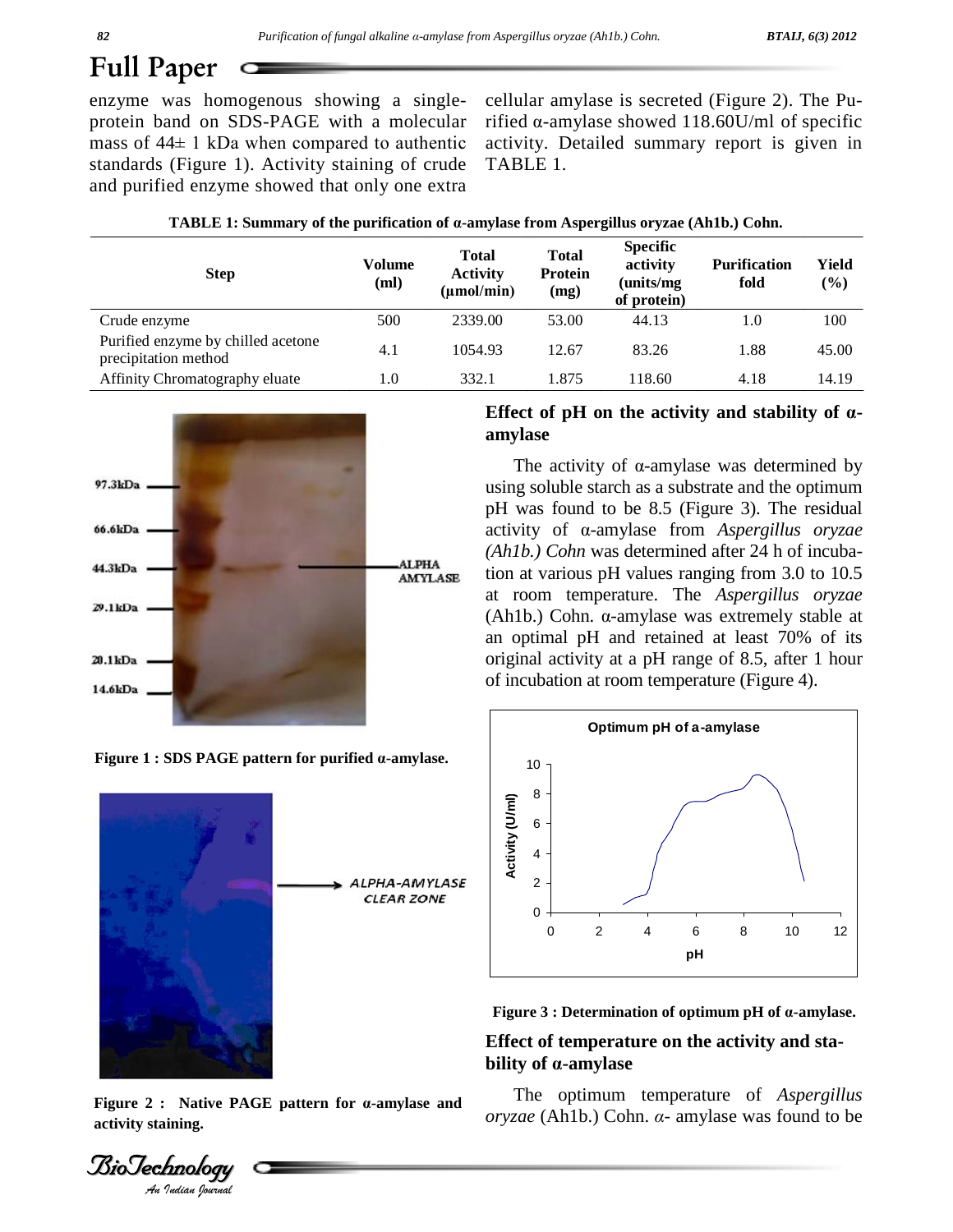

**Figure <sup>4</sup> : Stability of ·-amylase at optimum pH .**

45 °C (Figure 5). A reduction in enzyme activity of ·-amylase of *Aspergillus oryzae (*Ah1b.) Cohn. was identified after 1 hr incubation at optimum temperature 45<sup>0</sup>C. The enzyme was stable for 2 hrs at  $45^{\circ}$ C but loses its activity after overnight  $_{\text{DM}}$ incubation (Figure 6).

#### **Effect of divalent cations on the ·-amylase activity**

The results showed that  $Cu^{2+}$ ,  $Fe^{2+}$ ,  $Ca^{2+}$  and  $O(1)$  $\rm Mn^{2+}ions$  pro he results showed that  $Cu^{2+}$ ,  $Fe^{2+}$ ,  $Ca^{2+}$  and ions produce no change in  $\alpha$ -amylase activity, but the enzyme lost 50% of its activity when treated with  $Mg^{++}$  and  $Zn^{++}$  ions at concentration  $f_{\text{tot}}$ 10mM (Figure 7).



**Figure** 5 **:** Determination of optimum temperature of  $\alpha$  **·** *rigure i* **amylase.** 



**Figure <sup>6</sup> : Stability of ·-amylase at optimum temperature.**

#### **Effect of group specific reagents on ·-amylase**

NEM modifies the amino acid cysteine, PMSF and TLCK modify the amino acid serine and there by inhibited the enzyme activity. This shows that amino acid like cysteine and serine play an important role in the catalytic activity of the enzyme. EDTA a metal chelator inhibits the enzyme which shows that the isolated enzyme was a metallo enzyme. It was found that N acetyl imidazole did not have much of an inhibitory effect on  $\alpha$ -amylase indicating tyrosine or lysine



**Figure 7 : Effect of divalent metal ions on activity of a-<br>amylase.<br><br>BioTechnology** 

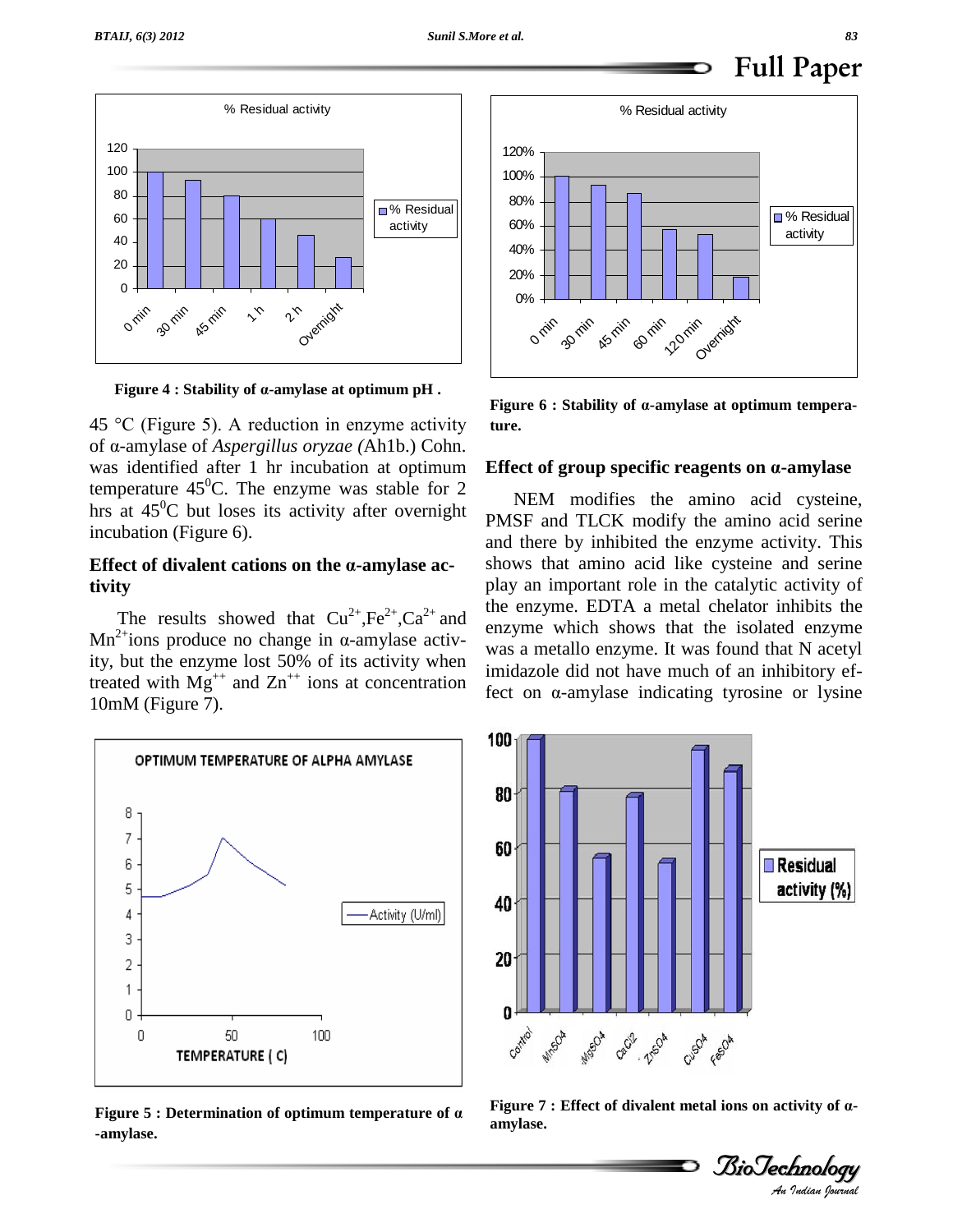

**Figure 8 : Effect of group specific reagents on activity of ·-amylase.**

were not playing an important role at the active site of the enzyme. Hgcl2 inhibited alpha amylase enzyme activity in *Aspergillus oryzae* (Ah1b) Cohn (Figure 8)*.*

#### **Kinetic determination**

The Km and Vmax value for the purified  $\alpha$ -amylase was 11.11(mg/ml)and 2.0( $\mu$ moles/min/ ml) respectively for soluble starch as substrate whereas for wheat starch the Km and Vmax was ml) respectively for soluble starch as substrate<br>whereas for wheat starch the Km and Vmax was<br>20.0(mg/ml) and 5.0(µmoles/min/ml) respectively. This shows that soluble starch is a better 20.0(mg/ml) and 5.0(μmoles/min/ml) respectively. This shows that soluble starch is a better substrate for purified  $α$ -amylase.(Figure 9). The Km and Vmax values were determined from the







LB Plot using hgcl2 as inhibitor are 50(mg/ml) LB Plot using hgcl2 as inh<br>and 20(µmoles/min/ml).

#### **Chromatography of hydrolysis products.**

Hydrolysis products of soluble starch are maltose, unidentified oligosaccharides, and trace amounts of glucose. This data from thin layer chromatography confirmed the endo-action of the *Aspergillus oryzae* (Ah1b.) Cohn*.* enzyme on starch substrates.(Figure 10).



**Figure 10 : Thin Layer Chromatography of enzyme hydrolysed product.**

#### **DISCUSSION**

Alpha amylase (endo-1,4-Dglucose- D gluco hydrolase 3.2.1.1.) belongs to the family of endo amylases. They are important enzymes employed in the starch processing industries for the hydroly sis of polysaccharides **[21]**.

In the present study, the optimum pH of *As pergillus oryzae* (Ah1b.) Cohn. α-amylase was found to be 8.5. This is in agreement with the re port that optimum pH of α-amylase from *Aspergillus flavus* was observed at  $7^{[22]}$ . Kundu and Das (1970) reported that *Aspergillus* oryzae prefers optimum pH of 4.5-5.0. Thus, the crude  $\alpha$ -(1970) reported that *Aspergillus* oryzae prefers amylase of *Aspergillus oryzae* (Ah1b.) Cohn. seems to be active at alkaline pH 8.5 and stable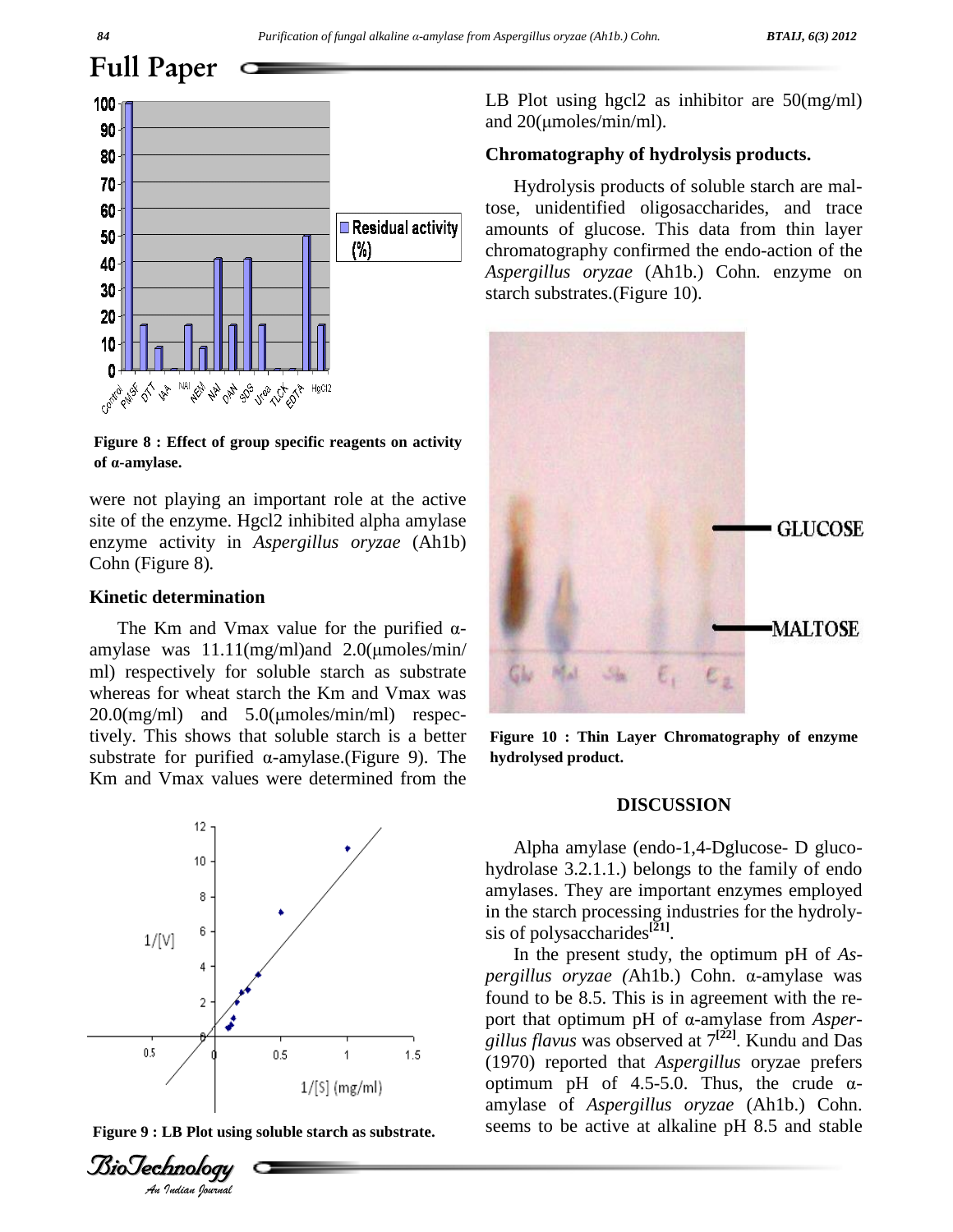over a wide range of pH.  $\alpha$  amylases are generally  $Mg^{++}$  a stable over a wide range of pH from 4 to  $11^{[23]}$ .  $\alpha$ - $\begin{array}{cc}\n\text{herally} & \text{Mg} \\
\hline\n\begin{bmatrix}\n23\n\end{bmatrix} & \alpha - \text{lar}\n\end{array}$ amylases examined in this study had an optimum temperature of 45 <sup>0</sup>C which is similar to *Aspergillus fortidus* (24). Optimum yield of alpha amylase were achieved at 30-37<sup>°</sup>C for A.oryzae<sup>[25,26]</sup>.

Various divalent metal ions effects the pro duction of amylase<sup>[27,28,29,30,31,32,33]</sup>. In the present furstudy the enzyme lost 50% of its activity when treated with  $Mg^{++}$  and  $Zn^{++}$ . It was found that alpha-amylase enzyme isolated from *Aspergillus flavus* was found to be strongly inhibited by  $Mn^{2+}$ , ,  $\text{Zn}^{2+}$ ,  $\text{Cu}^{2+}$  and  $\text{Fe}^{3+}$  ions<sup>[34]</sup> and that of alpha- [1] amylase from *Aspergillus oryzae* ATCC 76080 was inhibited by NAI (6 mM) **[35]**.

The enzyme isolated from *Aspergillus oryzae (*Ah1b.) Cohn. was a glycoprotein like that of en zyme from *Aspergillus tamari*<sup>(36)</sup>. In the present  $\mathbf{z}$ (Ah1b.) Cohn. was a glycoprotein like that of en-<br>zyme from *Aspergillus tamari*<sup>(36)</sup>. In the present [3] J<br>study,  $\alpha$ -amylase had wide range of substrate [3] zyme from *Aspergillus tamari*<sup>(36)</sup>. In the present [3] J<br>study,  $\alpha$ -amylase had wide range of substrate  $\beta$ <br>specificity which was similar to the  $\alpha$ -amylase [4] isolated from Streptococcus bovis JB1 **[15]**.

The molecular mass of enzyme from *Aspergillus oryzae* (Ah1b.) Cohn*.* was estimated to be The molecular mass of enzyme from *Aspergillus oryzae* (Ah1b.) Cohn. was estimated to be [5] M<br>44±1kDa. The result is in well accordance with M studies on ectomycorrhizal fungus Tricholoma  $44\pm 1$ kDa. The result is in well accordance with studies on ectomycorrhizal fungus Tricholoma matsutake where in the molecular mass of  $\alpha$ amylase was demonstrated as 46 kDa by SDS-<br>page<sup>[37]</sup>. Enzyme from *Aspergillus flavus* had a molar mass of 52.5 ±2.5 kDa.(38). [7] page **[37]**. Enzyme from *Aspergillus flavus* had a

The kinetic parameter  $K<sub>m</sub>$  and Vmax for amylase from *Aspergillus oryzae* (Ah1b.) Cohn. was The kinetic parameter  $K_m$  and Vmax for amy-<br>lase from *Aspergillus oryzae* (Ah1b.) Cohn. was [8]<br>calculated as 11.11 g/mL and 2.0(µmoles/min/ml) respectively when soluble starch was used as the substrate.

#### **CONCLUSION**

*Aspergillus oryzae* (Ah1b.) Cohn. was isolated from the soil samples and partially purified by chilled acetone precipitation method with 1.88 fold purification and a total yield of 45.0%, with a specific activity of 83.26 U/mg. The enzyme was  $\left[13\right]$  O.H. Lowry, further purified by Affinity Chromatography, the fold purification was 4.18, yield decreased to 14.19% and the specific activity increased to 118.60 U/mg. Enzyme was subsequently characterized against pH 8.5 and temperature  $45^{\circ}$ C and 118.60 U/mg. Enzyme was subsequently characterized against pH 8.5 and temperature  $45^{\circ}$ C and amylase was stable at  $45^{\circ}$ C for 2hrs. Enzyme activity was unaltered for most of the ions except

 $Mg^{++}$  and  $Zn^{++}$  with 50% reduction. The molecu- $\text{H}$  and  $\text{Zn}^{++}$  with 50% reduction. The molecular mass was estimated as 44±1kDa by SDS-PAGE. The purified enzyme had a Km and Vmax lar mass was estimated as  $44\pm1\text{kDa}$  by SDS-PAGE. The purified enzyme had a Km and Vmax of 11.11 g/mL and 2.0( $\mu$ moles/min/ml) respectively for soluble starch as the substrate. According to the present studies, *Aspergillus oryzae* (Ah1b.) Cohn. was found to be an alkolophilic fungal strain which can therefore be utilize in starch processing, detergent industry.

#### **REFERENCES**

- **[1]** Christophe Hirtz; Proteomics, **5**, 4597-4607 **(2005)**.
- **[2]** Robert Hill, Joseph Needham; The Chemistry of Life: Eight Lectures on the History of Biochemistry (London, England: Cambridge University Press), **17 (1970)**.
- **[3]** J.Abe, F.W.Bergman, K.Obeta, S.Hizukuri; Appl.Microbiol.Biotechnol., **27**, 447-450 **(1988)**.
- **[4]** A.Pandey, C.R.Soccol, P.Selvakumar, P.Nigam; Current Science, NewDelhi-INDIA, **77(1)**, 149- 162 **(1999)**.
- **[5]** Maton, Anthea, Jean Hopkins, Charles William McLaughlin, Susan Johnson, MaryannaQuon Warner, David LaHart, Jill D.Wright;.Human Biology and Health. Englewood Cliffs, New Jer sey, USA: Prentice Hall **(1993)**.
- **[6]** Dz Chi Chen; Journal of Biotechnology, **29(3)**, 329-334 **(1993)**.
- **[7]** R.Gupta; Process. Biochem., **38**, 1599-1616 **(2003)**.
- **[8]** A.Pandey, C.R.Soccol, P.Selvakumar, P.Nigam; Biotechnol.Appl.Biochem., **31**, 135-152 **(2000)**.
- **[9]** K.L.Tiwari, S.K.Jadhav, Fatimab; Global Journal of Biotechnology & Biochemistry*.,* **2(1)**, 21-24 **(2007)**.
- **[10]** A.H.Adeniran**,** S.H.Abiose; African Journal of Biotechnology, **8(4)**, 667-672 **(2009)**.
- **[11]** G.Columns, W.H.Elliott; J.Biochem., **83(2)**, **256** 263 (**1962)**.
- [12] P.Bernfeld; 'Amylases, Alpha And Beta'. In Methods in Enzymology; Academic Press: Newyork, **1**, 149-154 **(1995)**.
- 0.H.Lowry, N.J.Rosebrough, A.L.Farr,<br>R.J.Randall; J.Biol.Chem., **193**, 265-275 **(1951)**. N.J.Rosebrough, A.L.Farr,
- **[14]** S.K.C.Obi, F.J.C.Odibo; Applied and Environ mental Microbiology. **47(3)**, 571-575 **(1984)**.
- *An***[15]** S.N.Freer; Environ.Microbiol., **59(5)**, 1398-1402 **(1993)**.
- **[16]** H.Lineweaver, D.Burk; J.Am.Chem. Soc., **56,** 658-666 **(1984)**.

*Indian Journal*